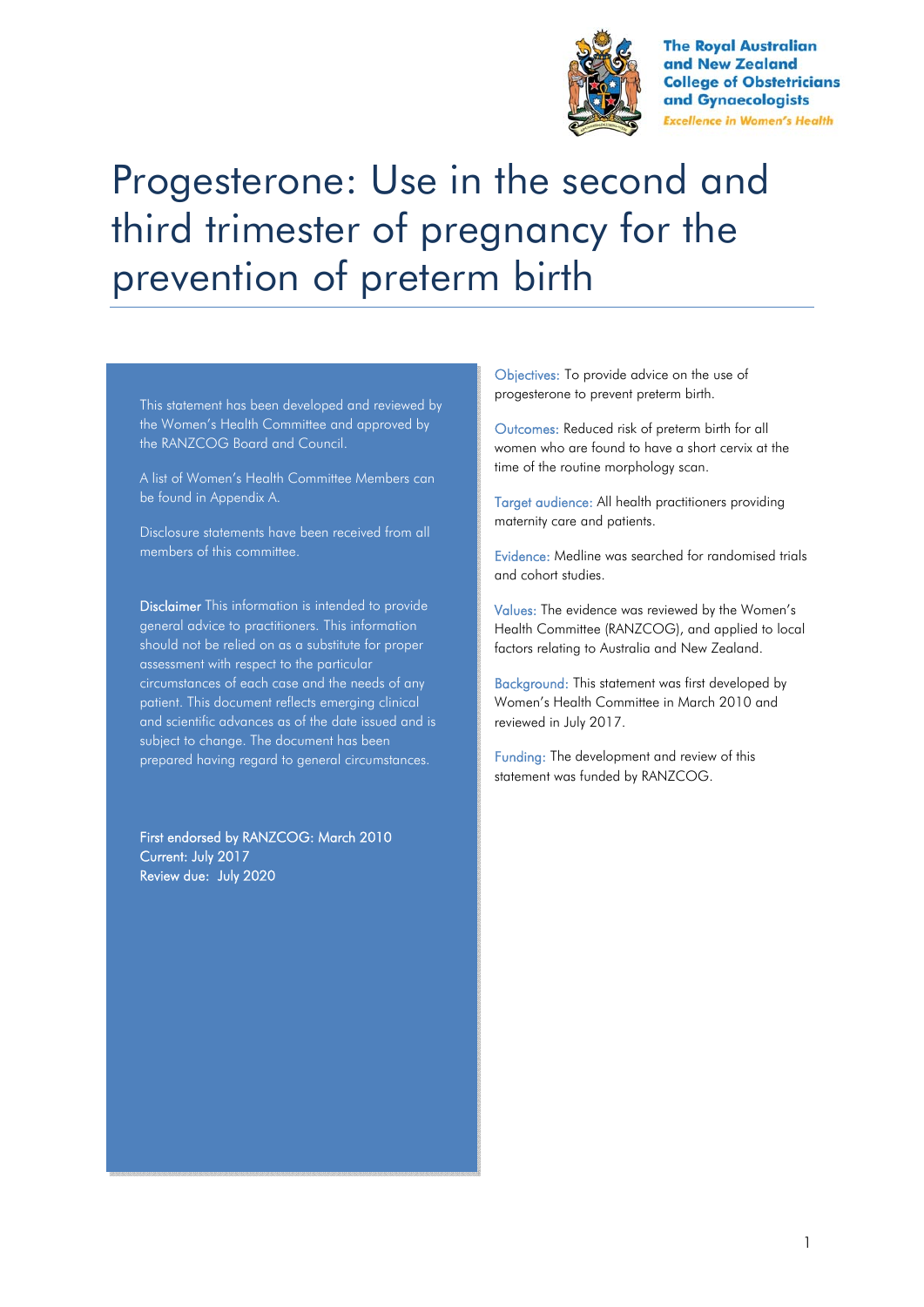# Table of contents

| $1_{\cdot}$                                                                                    |                                                                                                                                                                                                                                                                                                                                                   |  |  |  |
|------------------------------------------------------------------------------------------------|---------------------------------------------------------------------------------------------------------------------------------------------------------------------------------------------------------------------------------------------------------------------------------------------------------------------------------------------------|--|--|--|
| 2.                                                                                             |                                                                                                                                                                                                                                                                                                                                                   |  |  |  |
| 3.                                                                                             |                                                                                                                                                                                                                                                                                                                                                   |  |  |  |
| $4_{\cdot}$                                                                                    |                                                                                                                                                                                                                                                                                                                                                   |  |  |  |
|                                                                                                | 4.1 What are the management considerations for patients with a history of spontaneous preterm birth?                                                                                                                                                                                                                                              |  |  |  |
| 4.2 What are the management considerations for asymptomatic women with a short cervix at 18-24 |                                                                                                                                                                                                                                                                                                                                                   |  |  |  |
|                                                                                                | 4.3 What other indications should be considered when using Progesterone to prevent preterm birth?  4                                                                                                                                                                                                                                              |  |  |  |
|                                                                                                |                                                                                                                                                                                                                                                                                                                                                   |  |  |  |
| 5.                                                                                             |                                                                                                                                                                                                                                                                                                                                                   |  |  |  |
| 6.                                                                                             |                                                                                                                                                                                                                                                                                                                                                   |  |  |  |
| 7.                                                                                             |                                                                                                                                                                                                                                                                                                                                                   |  |  |  |
| 8.                                                                                             |                                                                                                                                                                                                                                                                                                                                                   |  |  |  |
| 9.                                                                                             |                                                                                                                                                                                                                                                                                                                                                   |  |  |  |
|                                                                                                | $\lambda$ and $\lambda$ and $\lambda$ and $\lambda$ is the state of $\lambda$ and $\lambda$ and $\lambda$ and $\lambda$ and $\lambda$ and $\lambda$ and $\lambda$ and $\lambda$ and $\lambda$ and $\lambda$ and $\lambda$ and $\lambda$ and $\lambda$ and $\lambda$ and $\lambda$ and $\lambda$ and $\lambda$ and $\lambda$ and $\lambda$ and $\$ |  |  |  |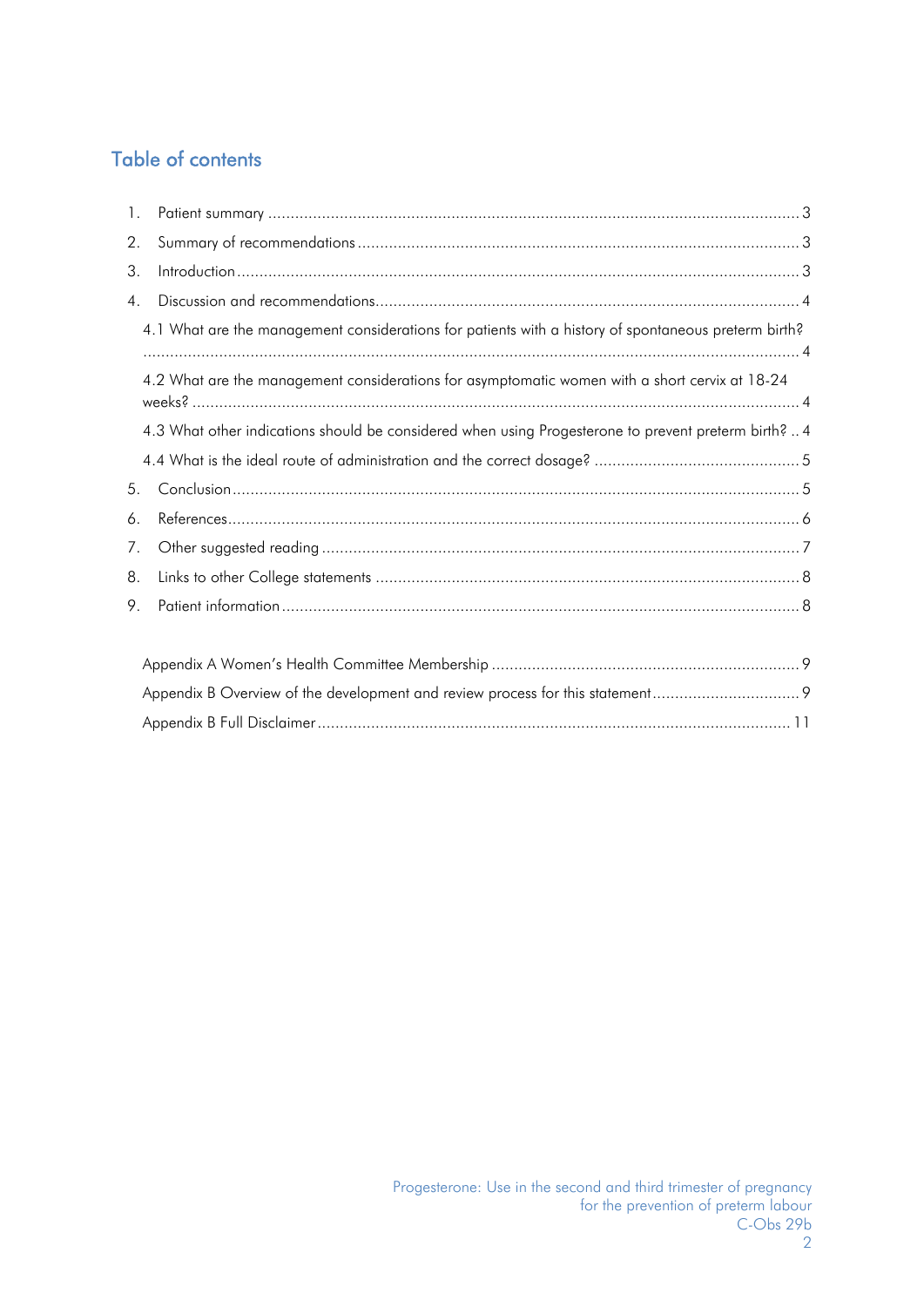## 1. Patient summary

Preterm birth is the leading cause of neonatal mortality, and so prevention of preterm birth is a high priority in obstetric care. Approximately two thirds of all preterm birth occur spontaneously, with the other third being so-called 'indicated preterm births', usually where there is concern about fetal growth, or maternal medical conditions, such as pre-eclampsia. The purpose of this document is to provide information to practitioners on the evolving place of progesterone in reducing the risk of spontaneous preterm birth to assist them in making clinical decisions regarding patient care.

## 2. Summary of recommendations

| Recommendation 1                                                                                                                                                        | Grade                             |  |  |  |  |
|-------------------------------------------------------------------------------------------------------------------------------------------------------------------------|-----------------------------------|--|--|--|--|
| Vaginal progesterone therapy is recommended for asymptomatic women with a<br>short cervix $(<$ 25 mm) on transvaginal cervical length assessment in the<br>midtrimester | Consensus-based<br>recommendation |  |  |  |  |
| <b>Recommendation 2</b>                                                                                                                                                 |                                   |  |  |  |  |
| Progesterone therapy should be considered for women with a singleton<br>pregnancy with a history of previous spontaneous preterm singleton birth.                       | Consensus-based<br>recommendation |  |  |  |  |

# 3. Introduction

The role of progesterone in the prevention of preterm birth has been the subject of several randomised controlled trials in the last decade, both for women with a previous spontaneous preterm birth or for those with a sonographically confirmed short cervix at the time of routine midtrimester ultrasound. These trials have re-ignited interest in the use of progesterone to reduce the risk of preterm birth. These studies have contributed to recent meta-analyses<sup>1-3</sup>, suggesting that progesterone reduces the risk of preterm birth in women with a previous history of spontaneous preterm birth. A recent large randomised controlled trial however published in 2016<sup>4</sup>, showing no benefit, was not included.

These meta-analysis do however confirm that progesterone reduces the risk of preterm birth in women found to have a short cervix using a standardised transvaginal technique at the time of the routine anomaly scan.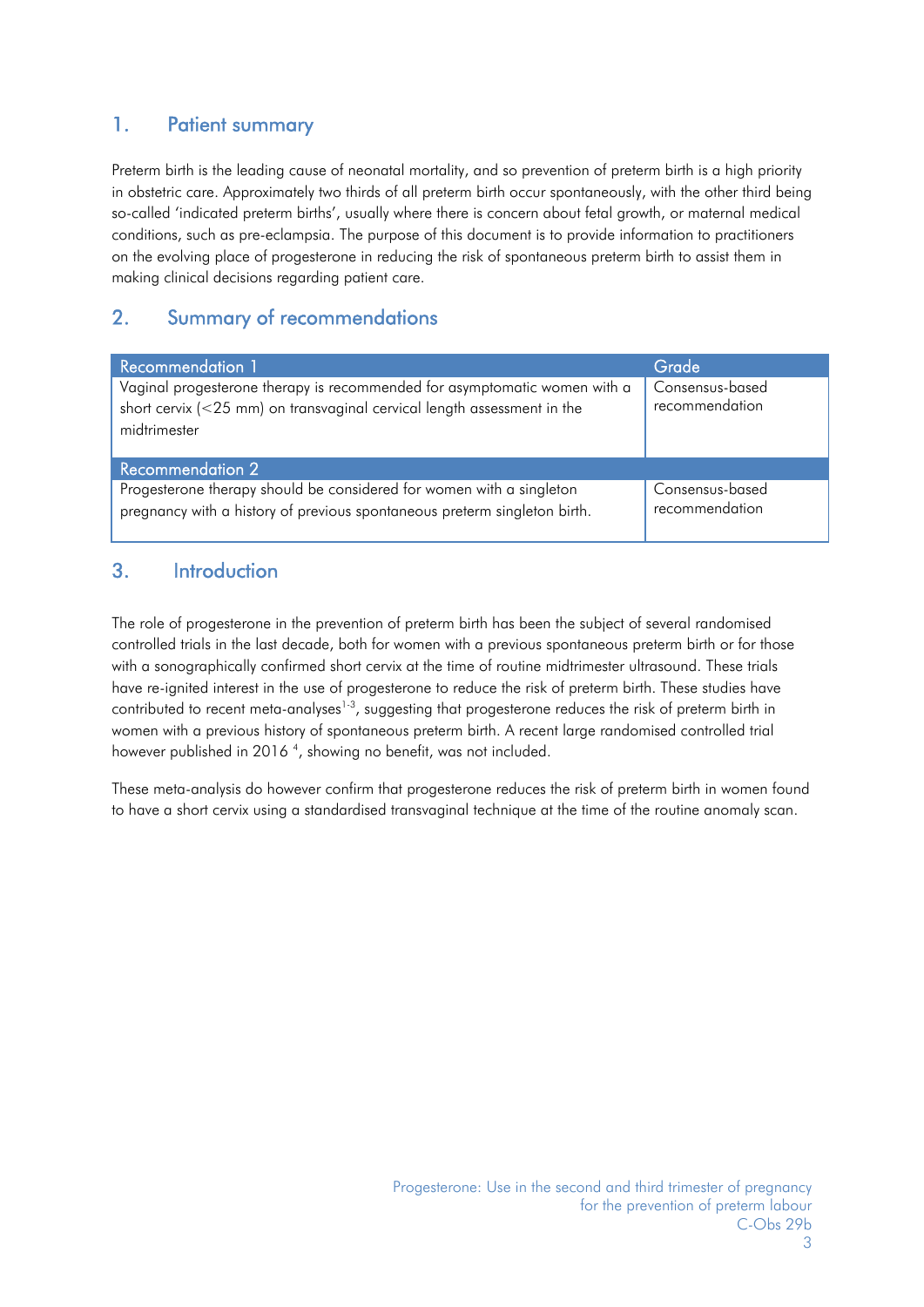## 4. Discussion and recommendations

#### 4.1 What are the management considerations for patients with a history of spontaneous preterm birth?

Systematic review and meta-analysis of five randomised trials in women with a history of spontaneous preterm birth suggest a significant risk reduction in both preterm birth, perinatal mortality and major morbidity among women receiving progesterone. <sup>1,3-9</sup> However, this meta-analysis does not include the OPPTIMUM trial published in 2016, that shows no reduction in preterm birth with the use of progesterone in women with a previous history of preterm birth <sup>4</sup>. An updated meta-analysis including this trial is awaited.

It needs to be appreciated that there are many potential contributors to spontaneous preterm birth, which may account for significant heterogeneity between study findings. For example, among women with a past history of preterm birth, cervical surveillance may identify those with cervical shortening (see below) who may benefit most from progesterone administration. In addition, the majority of these studies have used intramuscular rather than transvaginal progesterone, and further studies are needed to better define the role of vaginal progesterone in women with a past history of preterm birth. Further studies will also address the optimal dose, timing and administration of progesterone, and provide useful data on how these short term benefits may translate into longer term health outcomes in infancy and childhood.

4.2 What are the management considerations for asymptomatic women with a short cervix at 18-24 weeks? A short cervix detected with transvaginal ultrasound in the mid trimester is a powerful predictor of spontaneous preterm birth. Several large randomised controlled trials have confirmed a significant reduction in the risk of spontaneous preterm birth among asymptomatic women administered progesterone following the diagnosis of a short cervix on transvaginal ultrasound. 8,10,11 A recent updated meta-analysis demonstrated that vaginal progesterone reduces the risk of preterm birth prior to 34 weeks' from 27.5% to 18.1% (RR 0.66; 0.52-0.83) among women with a short cervix (25mm or less).2 The largest trial included women with a transvaginal sonographic cervical length between 10 and 20mm.<sup>11</sup> Treatment with progesterone was also shown to reduce the risk of preterm birth at <28 to <36 weeks' gestation (RR 0.51 to 0.79); , as well as showing significant reductions in respiratory distress (RR 0.47; 0.27-0.81), composite neonatal morbidity and mortality (RR 0.59; 0.38-0.91), birth weight <1500g (RR 0.52; 0.33-0.81) and admission to NICU (RR 0.67; 0.50-0.91), although the risk reduction for perinatal mortality was not significant (RR 0.63; 0.34-1.18).

#### 4.3 What other indications should be considered when using Progesterone to prevent preterm birth?

Despite their increased risk of preterm birth, routine administration of progesterone from 24 weeks has not been shown to reduce the risk of preterm birth in multiple pregnancies. <sup>12,13</sup> In multiple pregnancies where a short cervix has been noted, progesterone has also not been shown to significantly reduce the risk of preterm birth, <sup>14</sup> but it should be noted that the numbers in some of these trials are small. In one metaanalysis, progesterone administration in twins with a short cervix has been reported to be associated with a significant reduction in preterm birth <33 weeks' gestation (RR 0.69: 0.51-0.93) and in composite neonatal morbidity/ mortality (RR 0.61; 0.34-0.98). <sup>15</sup> More research is needed to determine if there is a subset of multiple pregnancies that may benefit from progesterone.

Several studies have evaluated the role of progesterone in populations with varied risk factors, including a history of uterine malformation or of 'cervical incompetence'. The heterogeneity of the studies, and the numbers involved do not give sufficient power to determine whether treatment for these indications is effective.<sup>1</sup> There are limited data supporting its use as a long term tocolytic for women who present with threatened preterm labour at <34 weeks gestation and further research is needed to examine the role of progesterone in this context.<sup>16,</sup>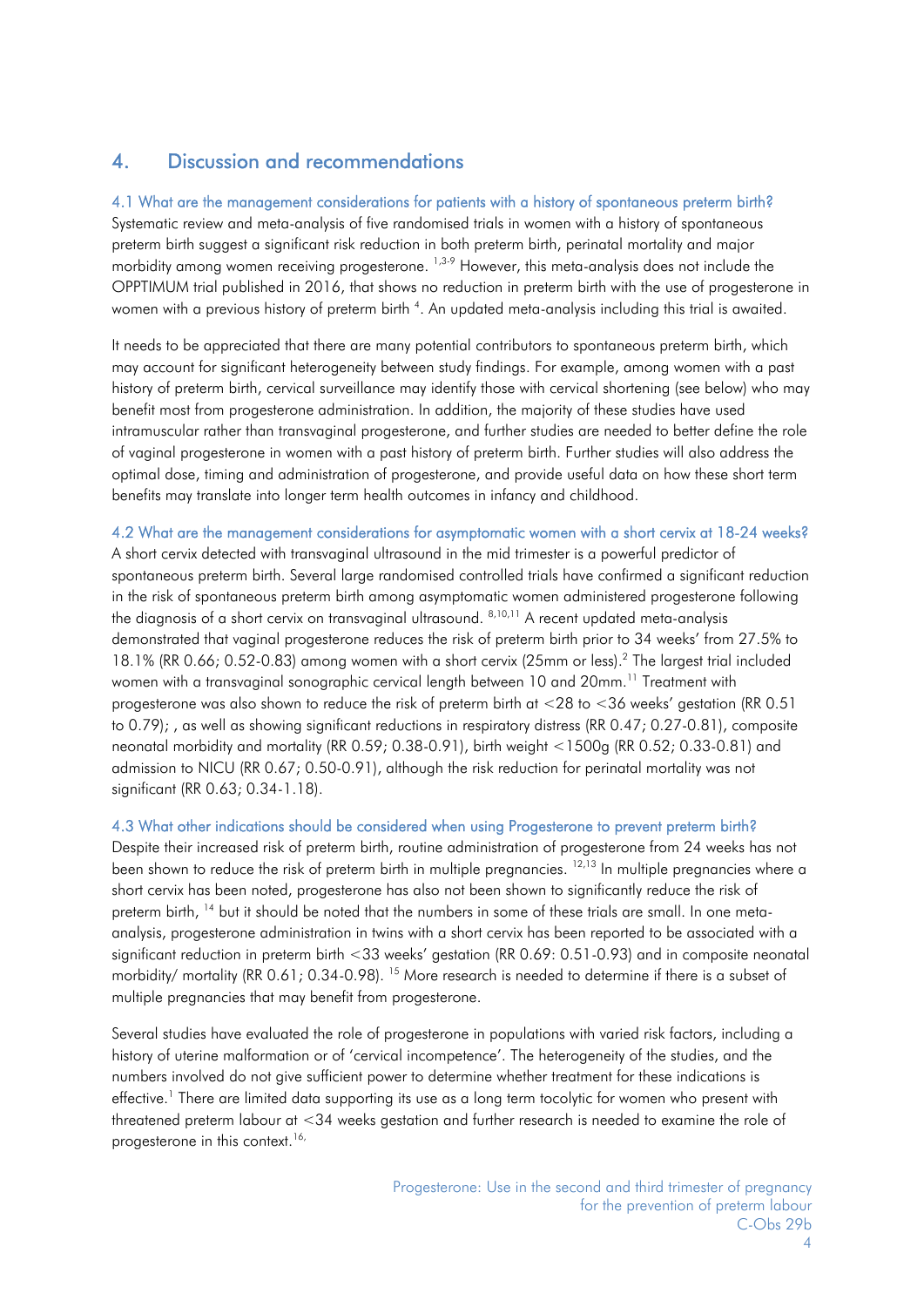#### 4.4 What is the ideal route of administration and the correct dosage?

A variety of progestins have been used in the preterm birth prevention trials. The US datasets predominantly use 17-alpha-hydroxyprogesterone caproate, given as a weekly intramuscular injection, but this preparation is not currently available in Australia.

Vaginal pessaries of progesterone are available and have the potential advantage of high uterine bioavailability and few systemic side effects, although vaginal irritation can be problematic. This route of administration has been studied using doses of 90mg - 400mg and the optimal dosage is not clearly established, although the recent meta-analysis of Romero *et al*. showed no difference in effect between 90-100mg and 200 mg progesterone pessaries for women with a short cervix.<sup>2</sup>

Timing of therapy has also varied between studies, stating as early as 16 weeks of gestation in women with a previous history of spontaneous preterm delivery and continuing to 37 weeks is some trials. Early cessation of 17 alpha-hydroxyprogesterone caproate has been associated with an increased risk for recurrent preterm delivery.<sup>17</sup>

Commencing progesterone therapy in the second trimester (i.e. 16-24 weeks) of pregnancy appears to be safe for both the mother and the fetus and no teratogenic effects have been observed. Infants recruited to the NICHD trial whose mothers received 17 alpha-hydroxyprogesterone caproate were followed to four years of age and no detrimental effects were observed.<sup>8</sup>

## 5. Conclusion

Vaginal progesterone therapy is recommended for women who are found to have a short cervix at the time of the routine midtrimester scan. Current evidence suggests that progesterone reduces the risk of preterm birth in these women, with evidence of improved perinatal outcomes. It remains to be determined how these benefits will translate into long term health benefits, and further research is also needed to determine both the optimal timing, dose and administration of progesterone. Participation in relevant clinical trials should be encouraged.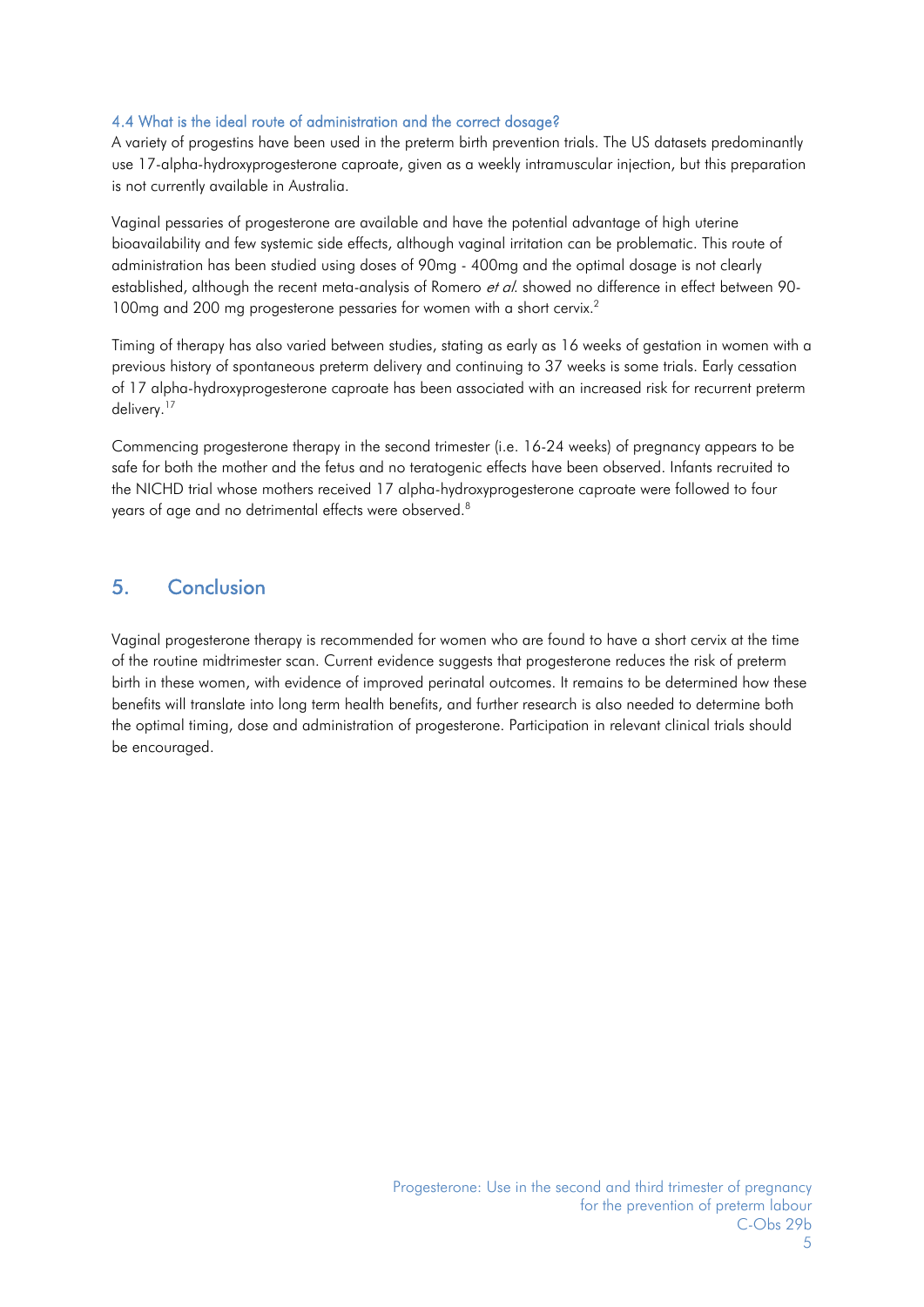### 6. References

- 1. Likis FE, Edwards DR, Andrews JC, Woodworth AL, Jerome RN, Fonnesbeck CJ, et al. Progestogens for preterm birth prevention: a systematic review and meta-analysis. Obstet Gynecol. 2012;120(4):897-907.
- 2. Romero R, Nicolaides KH, Conde-Agudelo A, O'Brien JM, Cetingoz E, Fonseca E, et al. Vaginal progesterone decreases preterm birth 34 weeks of gestation in women with a singleton pregnancy and a short cervix: an updated meta-analysis including data from the OPPTIMUM study. Ultrasound Obstet Gynecol 2016;48: 380-317.
- 3. Dodd JM, Jones L, Flenady V, Cincotta R, Crowther CA. Prenatal administration of progesterone for preventing preterm birth in women considered to be at risk of preterm birth. Cochrane Database Syst Rev. 2013;7:Cd004947.
- 4. Norman JE, Marlow N, Messow C-M, Shennan A, Bennett PR, Thornton S, et al. Vaginal progesterone prophylaxis for preterm birth (the OPPTIMUM study): a multicentre, randomised, double-blind trial. Lancet 2016; 387(10033):2106-2116.
- 5. Glover MM, McKenna DS, Downing CM, Smith DB, Croom CS, Sonek JD. A randomized trial of micronized progesterone for the prevention of recurrent preterm birth. Am J Perinatol. 2011;28(5):377-81.
- 6. Majhi P, Bagga R, Kalra J, Sharma M. Intravaginal use of natural micronised progesterone to prevent pre-term birth: a randomised trial in India. J Obstet Gynaecol. 2009;29(6):493-8.
- 7. Meis PJ, Klebanoff M, Thom E, Dombrowski MP, Sibai B, Moawad AH, et al. Prevention of recurrent preterm delivery by 17 alpha-hydroxyprogesterone caproate. N Engl J Med. 2003;348(24):2379- 85.
- 8. O'Brien JM, Adair CD, Lewis DF, Hall DR, Defranco EA, Fusey S, et al. Progesterone vaginal gel for the reduction of recurrent preterm birth: primary results from a randomized, double-blind, placebocontrolled trial. Ultrasound Obstet Gynecol. 2007;30(5):687-96.
- 9. Rai P, Rajaram S, Goel N, Ayalur Gopalakrishnan R, Agarwal R, Mehta S. Oral micronized progesterone for prevention of preterm birth. Int J Gynaecol Obstet. 2009;104(1):40-3.
- 10. Fonseca EB, Celik E, Parra M, Singh M, Nicolaides KH. Progesterone and the risk of preterm birth among women with a short cervix. N Engl J Med. 2007;357(5):462-9.
- 11. Hassan SS, Romero R, Vidyadhari D, Fusey S, Baxter JK, Khandelwal M, et al. Vaginal progesterone reduces the rate of preterm birth in women with a sonographic short cervix: a multicenter, randomized, double-blind, placebo-controlled trial. Ultrasound Obstet Gynecol. 2011;38(1):18- 31.
- 12. Norman JE, Mackenzie F, Owen P, Mactier H, Hanretty K, Cooper S, et al. Progesterone for the prevention of preterm birth in twin pregnancy (STOPPIT): a randomised, double-blind, placebocontrolled study and meta-analysis. Lancet. 2009;373(9680):2034-40.
- 13. Rouse DJ, Caritis SN, Peaceman AM, Sciscione A, Thom EA, Spong CY, et al. A trial of 17 alphahydroxyprogesterone caproate to prevent prematurity in twins. N Engl J Med. 2007;357(5):454-61.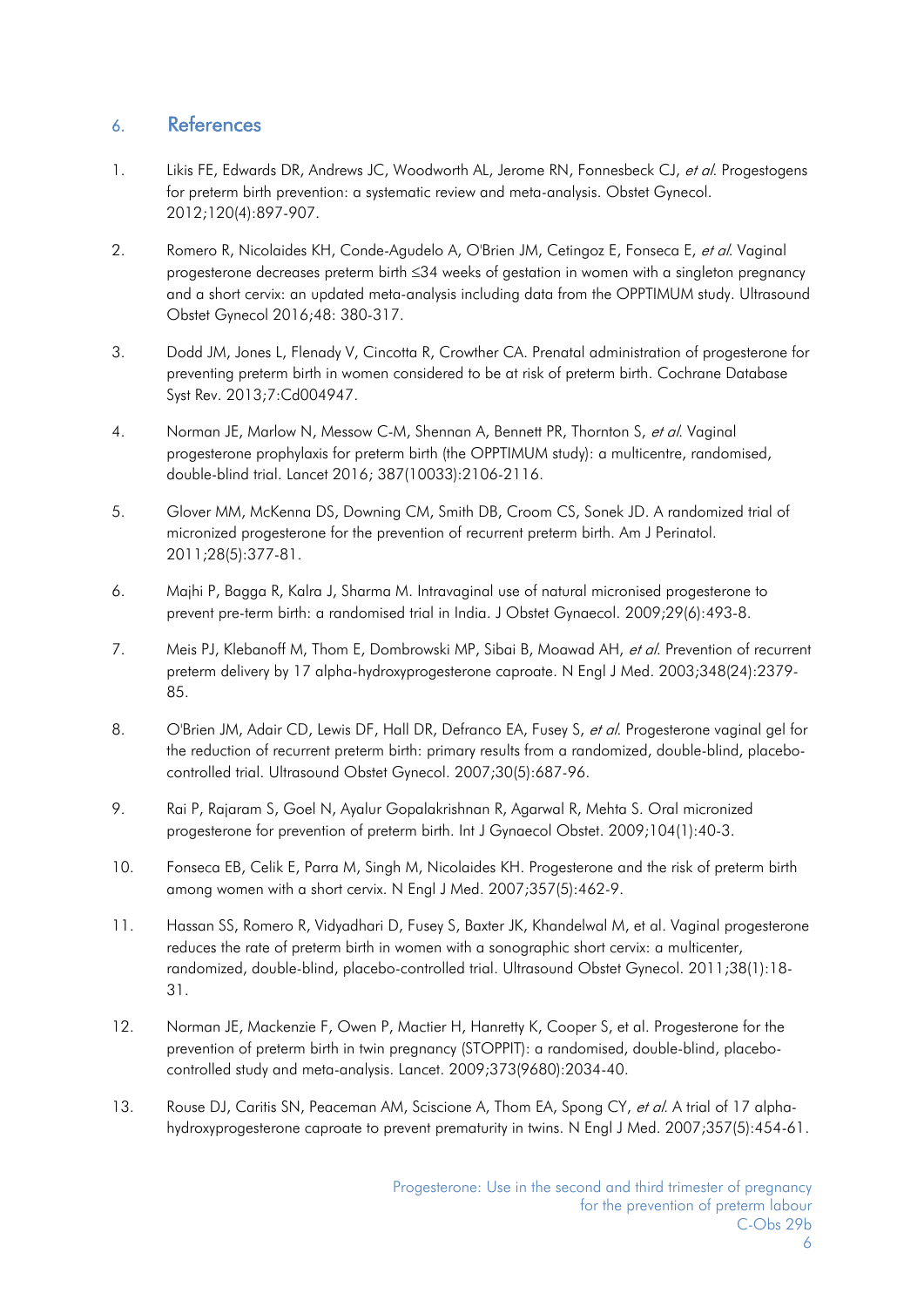- 14. Durnwald CP, Momirova V, Rouse DJ, Caritis SN, Peaceman AM, Sciscione A, et al. Second trimester cervical length and risk of preterm birth in women with twin gestations treated with 17 alpha hydroxyprogesterone caproate. J Matern Fetal Neonatal Med. 2010;23(12):1360-4.
- 15. Romero R, Conde-Agudelo A, El-Refaie W, Rode L, Brizot ML, Ctingoz E, et al. Vaginal progesterone decreases preterm birth and neonatal morbidity and mortality in women with a twin gestation and a short cervix: an updated meta-analysis of individual patient data. Ultrasound obstet Gynecol 2017;49(3):303-314.
- 16. Borna S, Sahabi N. Progesterone for maintenance tocolytic therapy after threatened preterm labour: a randomised controlled trial. Aust N Z J Obstet Gynaecol. 2008;48(1):58-63.
- 17. Rebarber A, Ferrara LA, Hanley ML, Istwan NB, Rhea DJ, Stanziano GJ, et al. Increased recurrence of preterm delivery with early cessation of 17-alpha-hydroxyprogesterone caproate. Am J Obstet Gynecol. 2007;196(3):224.e1-4.
- 18. Northen AT, Norman GS, Anderson K, Moseley L, Divito M, Cotroneo M, et al. Follow-up of children exposed in utero to 17 alpha-hydroxyprogesterone caproate compared with placebo. Obstet Gynecol. 2007;110(4):865-72.
- 19. National Health and Medical Research Council. NHMRC additional levels of evidence and grades for recommendations for developers of guidelines. Canberra 2009.

# 7. Other suggested reading

- 1. ACOG Practice Bulletin> Prediction and prevention of preterm birth. Number 130, October 2012.
- 2. Progesterone and preterm birth prevention: translating clinical trials data into clinical practice. Am J Obstet Gynecol. 2012 May;206(5):376-86. Society for Maternal-Fetal Medicine Publications Committee, with assistance of Vincenzo Berghella.
- 3. Dodd JM, Flenady V, Cincotta R, Crowther CA. Prenatal administration of progesterone for preventing preterm birth in women considered to be at risk of preterm birth. Cochrane Database of Systematic Reviews 2006, Issue 1. Available at: http://www.mrw.interscience.wiley.com/cochrane/clsysrev/articles/CD004947/pdf\_fs.html
- 4. Perinatal Trials: PROGRESS Available at: http://wombatcollaboration.net/modules.php?name=Content&pa=showpage&pid=25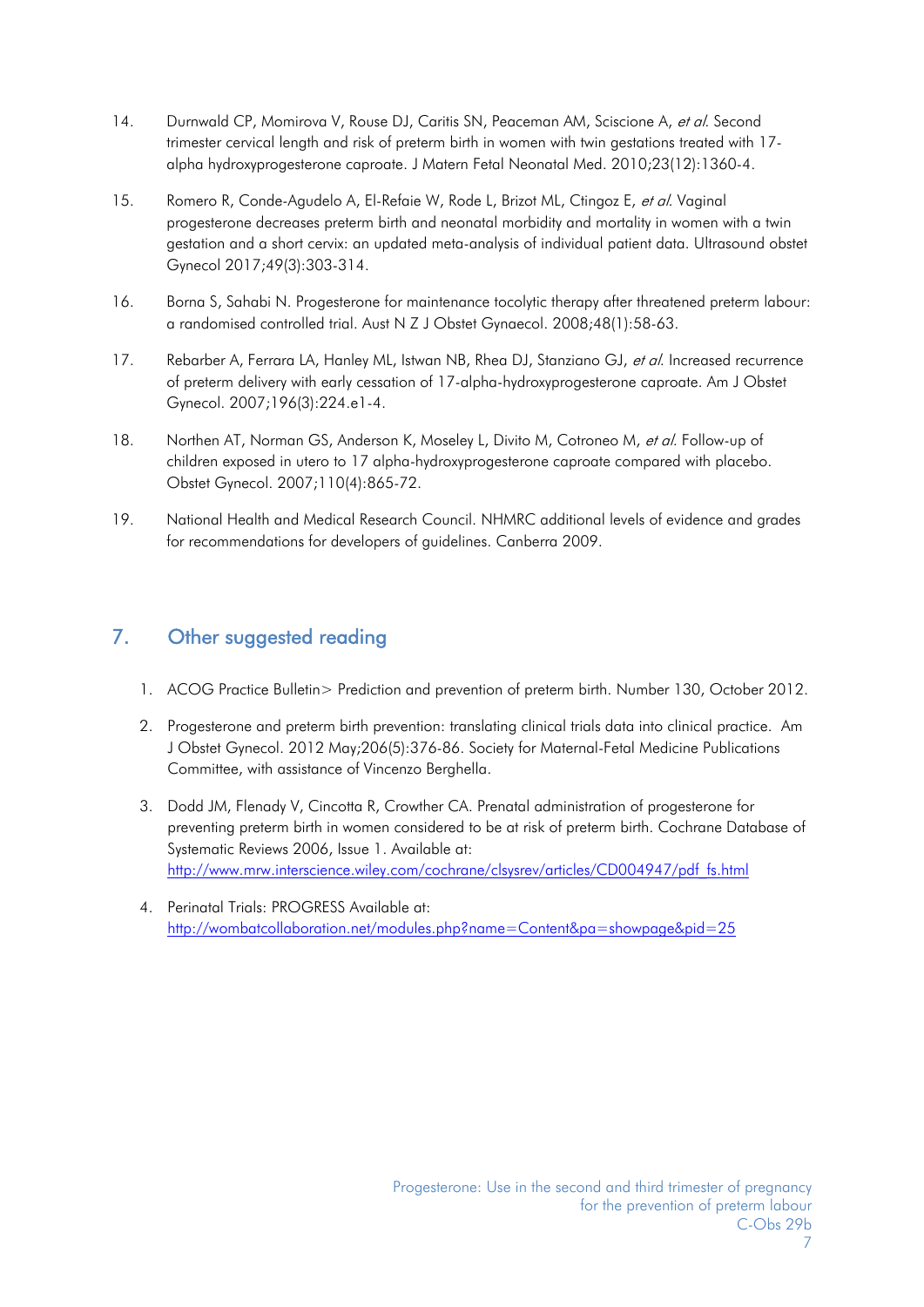# 8. Links to other College statements

Evidence-based Medicine, Obstetrics and Gynaecology (C-Gen 15) Measurement of Cervical Length in Pregnancy (C-Obs 27)

# 9. Patient information

A range of RANZCOG Patient Information Pamphlets can be ordered via:

https://www.ranzcog.edu.au/Womens-Health/Patient-Information-Guides/Patient-Information-Pamphlets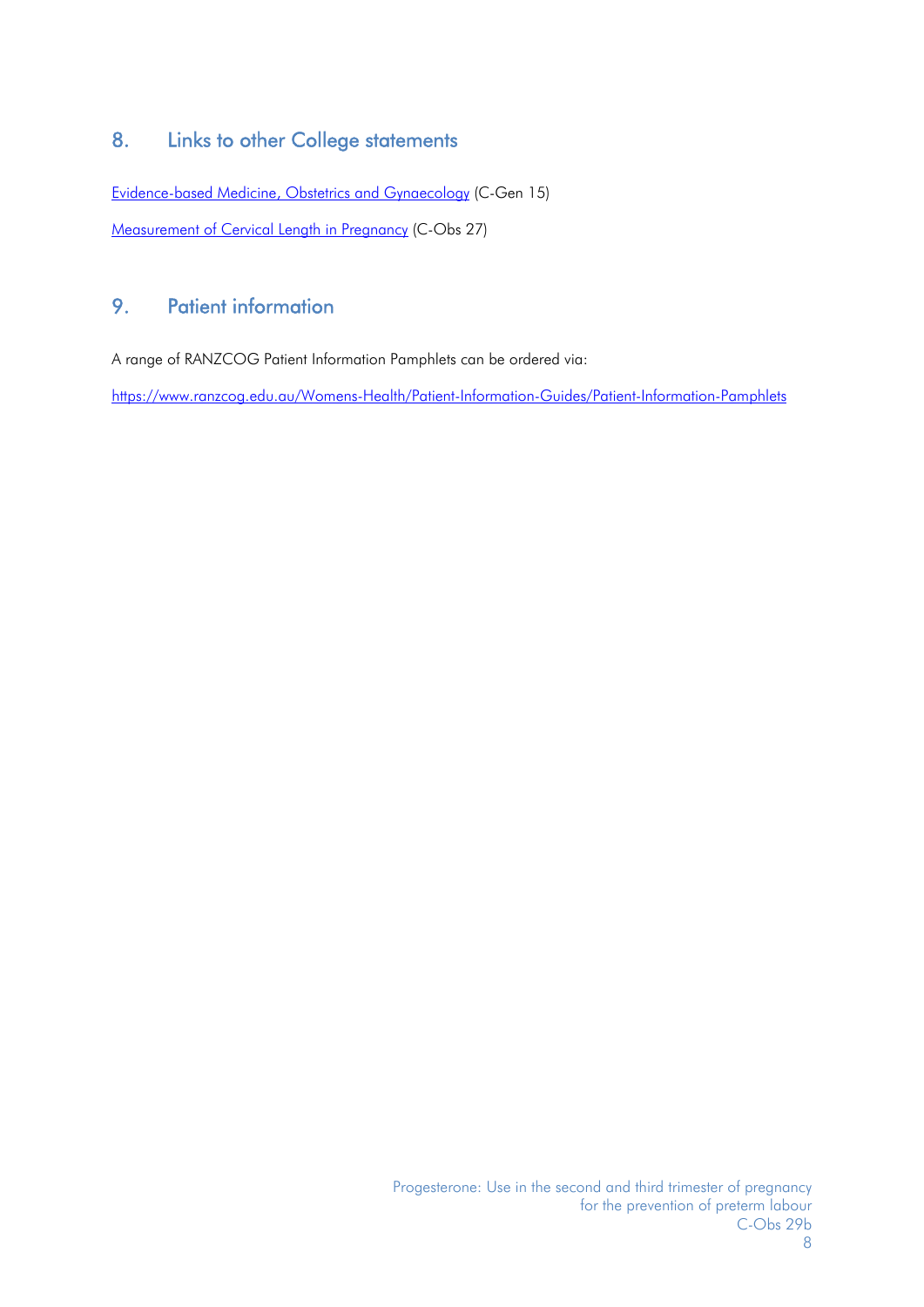# **Appendices**

Appendix A Women's Health Committee Membership

| <b>Name</b>                       | Position on Committee       |
|-----------------------------------|-----------------------------|
| Professor Yee Leung               | Chair                       |
| Dr Joseph Sgroi                   | Deputy Chair, Gynaecology   |
| Associate Professor Janet Vaughan | Deputy Chair, Obstetrics    |
| Associate Professor Ian Pettigrew | <b>EAC Representative</b>   |
| Dr Tal Jacobson                   | Member                      |
| Dr lan Page                       | Member                      |
| Dr John Regan                     | Member                      |
| Dr Craig Skidmore                 | Member                      |
| Associate Professor Lisa Hui      | Member                      |
| Dr Bernadette White               | Member                      |
| Dr Scott White                    | Member                      |
| Associate Professor Kirsten Black | Member                      |
| Dr Greg Fox                       | College Medical Officer     |
| Dr Marilyn Clarke                 | Chair of the ATSI WHC       |
| Dr Martin Byrne                   | <b>GPOAC Representative</b> |
| Ms Catherine Whitby               | Community Representative    |
| Ms Sherryn Elworthy               | Midwifery Representative    |
| Dr Amelia Ryan                    | Trainee Representative      |

#### Appendix B Overview of the development and review process for this statement

i. Steps in developing and updating this statement

This statement was originally developed in March 2010 and was most recently reviewed in July 2017. The Women's Health Committee carried out the following steps in reviewing this statement:

- Declarations of interest were sought from all members prior to reviewing this statement.
- Structured clinical questions were developed and agreed upon.
- An updated literature search to answer the clinical questions was undertaken.
- At the July 2017 face-to-face committee meeting, the existing consensus-based recommendations were reviewed and updated (where appropriate) based on the available body of evidence and clinical expertise. Recommendations were graded as set out below in Appendix B part iii

#### ii. Declaration of interest process and management

Declaring interests is essential in order to prevent any potential conflict between the private interests of members, and their duties as part of the Women's Health Committee.

A declaration of interest form specific to guidelines and statements was developed by RANZCOG and approved by the RANZCOG Board in September 2012. The Women's Health Committee members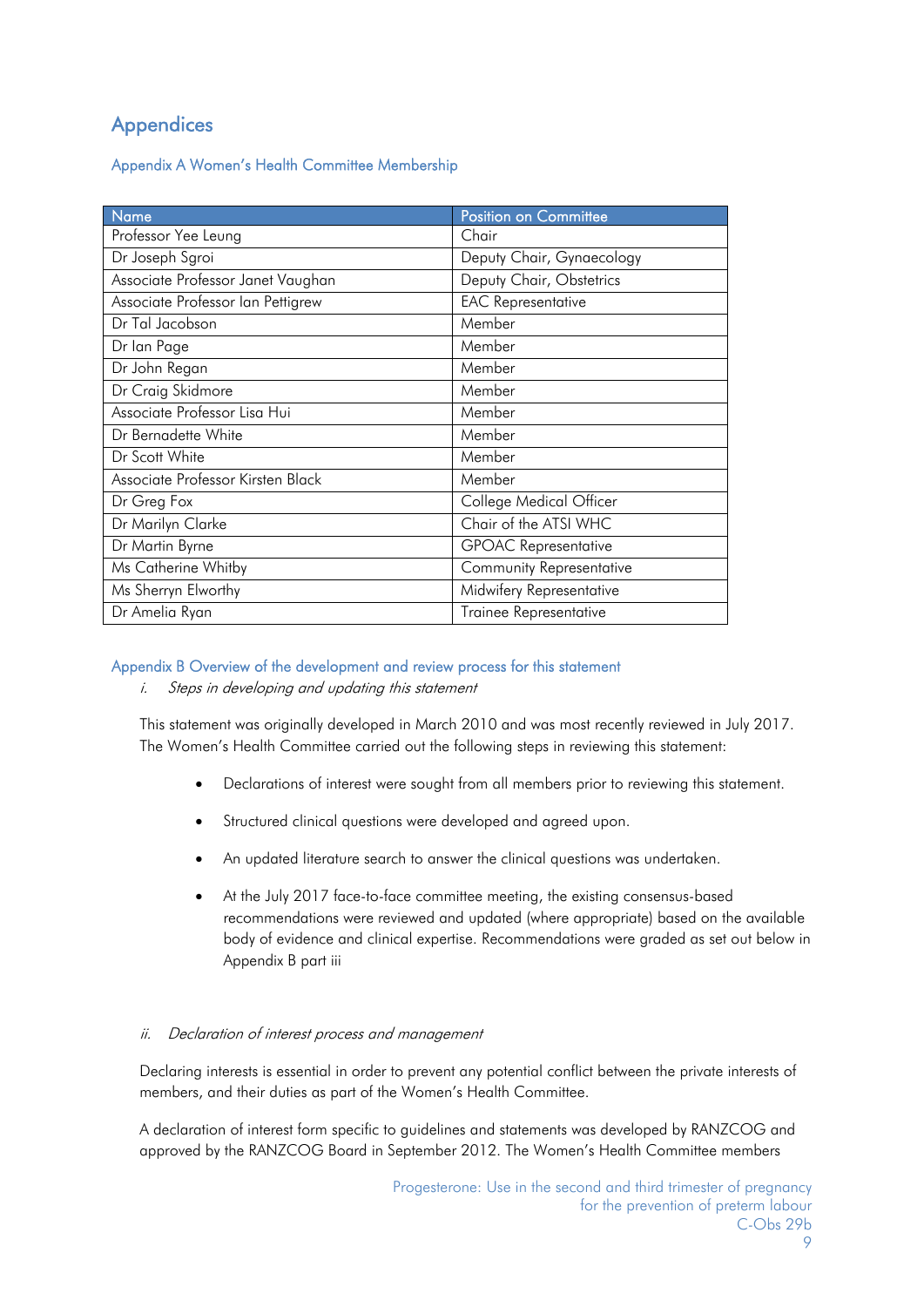were required to declare their relevant interests in writing on this form prior to participating in the review of this statement.

Members were required to update their information as soon as they become aware of any changes to their interests and there was also a standing agenda item at each meeting where declarations of interest were called for and recorded as part of the meeting minutes.

There were no significant real or perceived conflicts of interest that required management during the process of updating this statement.

#### iii. Grading of recommendations

Each recommendation in this College statement is given an overall grade as per the table below, based on the National Health and Medical Research Council (NHMRC) Levels of Evidence and Grades of Recommendations for Developers of Guidelines.4 Where no robust evidence was available but there was sufficient consensus within the Women's Health Committee, consensus-based recommendations were developed or existing ones updated and are identifiable as such. Consensus-based recommendations were agreed to by the entire committee. Good Practice Notes are highlighted throughout and provide practical guidance to facilitate implementation. These were also developed through consensus of the entire committee.

| Recommendation category |              | Description                                                                                                    |
|-------------------------|--------------|----------------------------------------------------------------------------------------------------------------|
| Evidence-based          | A            | Body of evidence can be trusted to guide practice                                                              |
|                         | <sub>B</sub> | Body of evidence can be trusted to guide practice in most<br>situations                                        |
|                         | C            | Body of evidence provides some support for<br>recommendation(s) but care should be taken in its<br>application |
|                         | D            | The body of evidence is weak and the recommendation<br>must be applied with caution                            |
| Consensus-based         |              | Recommendation based on clinical opinion and expertise<br>as insufficient evidence available                   |
| Good Practice Note      |              | Practical advice and information based on clinical opinion<br>and expertise                                    |